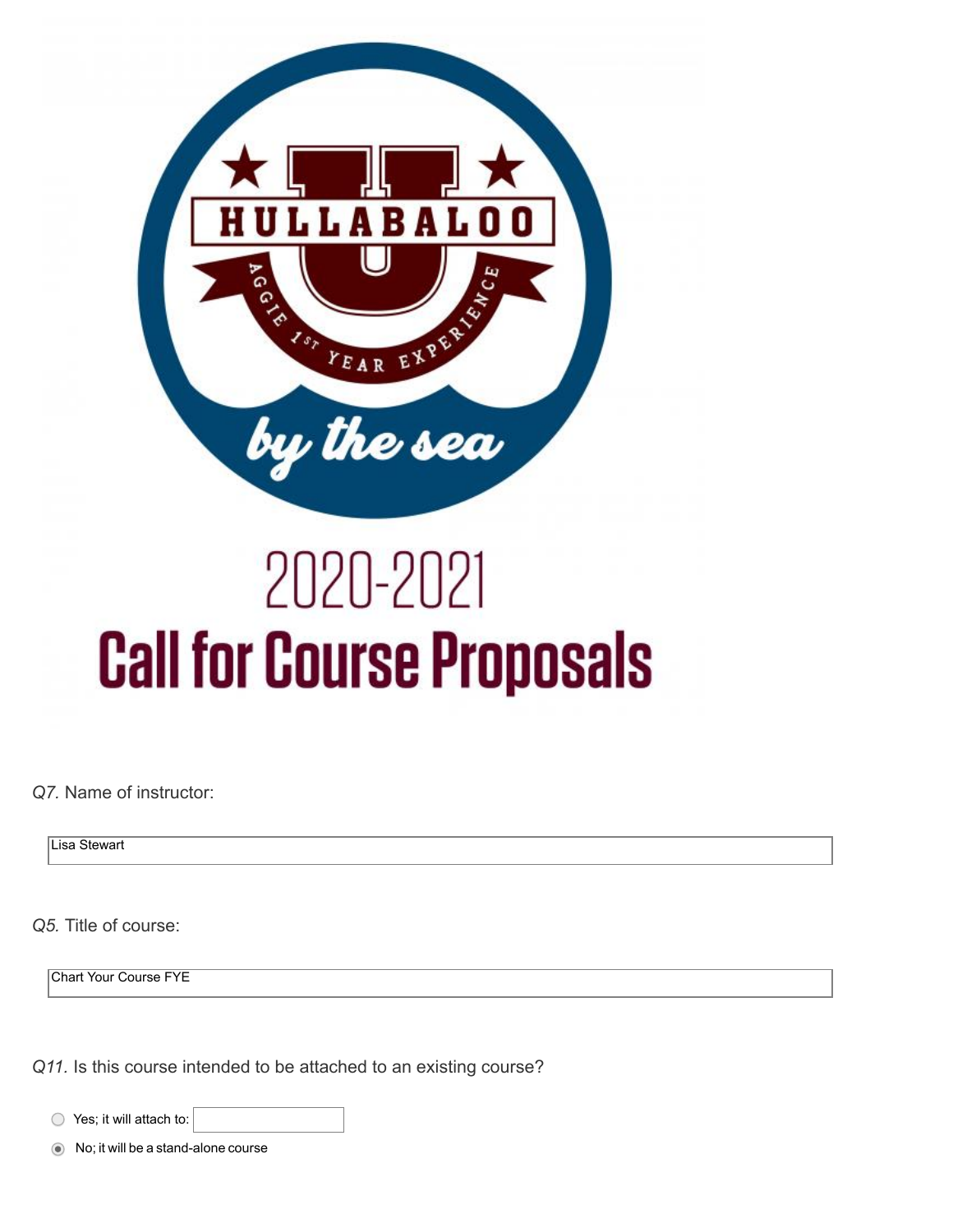# *Q12.* Is there a specific target audience for this course?

- $\bigcirc$  No; it would be relevant for any interested student
- Yes; it would be specifically relevant to the following group(s) of students: Unsure of academic major or future career goals

*Q14.* Please confirm that you have discussed your intention to lead a Hullabaloo U course with your department head.

Yes, I have gotten approval from my department head to submit this proposal.

*Q3.* Please describe the main theme or themes of the content you will address in your course, outside of the required content.

As a First Year Experience, the Chart Your Course FYE will ease the transition to college for students who are starting out unsure of their goals. We will work to provide students with a deeper understanding of their options and personal strengths. Peer mentorship, faculty mentorship, and hands-on opportunities will additionally assist in empowering these students to make informed decisions about their future; ideally, we hope to see this increase cohort retention and decrease time to degree. This goals-focus will be strongly supplemented with foundational skill building in areas such as time management, study skills, and resource utilization.

*Q4.* How will your course specifically address the following FYE outcomes?

- Community formation and sense of belonging
- Increased awareness of campus resources
- Development of skills to achieve personal and academic goals
- Equipped to contribute to a diverse and inclusive environment
- Build major commitment & define marketable skills *(Galveston specific outcome)*

## COMMUNITY FORMATION AND SENSE OF BELONGING

- In addition to the weekly course meeting, students will meet one-on-one with the peer mentor and faculty mentor
- Students will complete a group project focused on exploring various campus spaces, resources, or programs.
- There will be at least two events outside of class each semester, including an orientation and wrap up event.
- During the weekly session, the primary focus will be on interactive conversations and activities as both a large group and in small groups.
- The first several meetings will include 'getting to know you' activities in both large and small groups.
- Over the course of the first term, each student will do a class presentation on their own interests and backgrounds to facilitate further connection

building. This will integrate personality, strength, and career-related assessments to be completed within the course.

### INCREASE AWARENESS OF CAMPUS RESOURCES

• Outside speakers will be presenting in the class to raise awareness of campus resources at key points.

• An overarching theme of high impact opportunities will be overlaid with all topics discussed, and students will participate in the Beyond program to track and reflect on involvement.

• Students will be required to complete assignments that take them to different physical spaces on campus and engage them with various staff and programmatic resources.

## DEVELOPMENT OF SKILLS TO ACHIEVE PERSONAL AND ACADEMIC GOALS

• We will fully implement any modules provided by the Office for Student Success, and bring in additional guest speakers as needed to fully build student understanding.

• Academic Success Strategies & Resources, Self-awareness/Resilience/Goal-setting, and Career/Major Exploration are additionally themes that stretch across the full scope of the course, and tie in to each of the sessions as well as the course assignments.

#### EQUIPPED TO CONTRIBUTE TO A DIVERSE AND INCLUSIVE ENVIRONMENT

- We will fully implement any modules provided by the Office for Student Success.
- As students explore their own interests and values, we will include conversations of diversity and being a part of the global community.

### BUILD MAJOR COMMITMENT AND DEFINE MARKETABLE SKILLS

- We will build upon student's personal reflection and begin completing work related to personal identity and values exploration.
- We will assist students in identifying their strengths and passions to begin aligning with best fit majors and establishing relevant skills.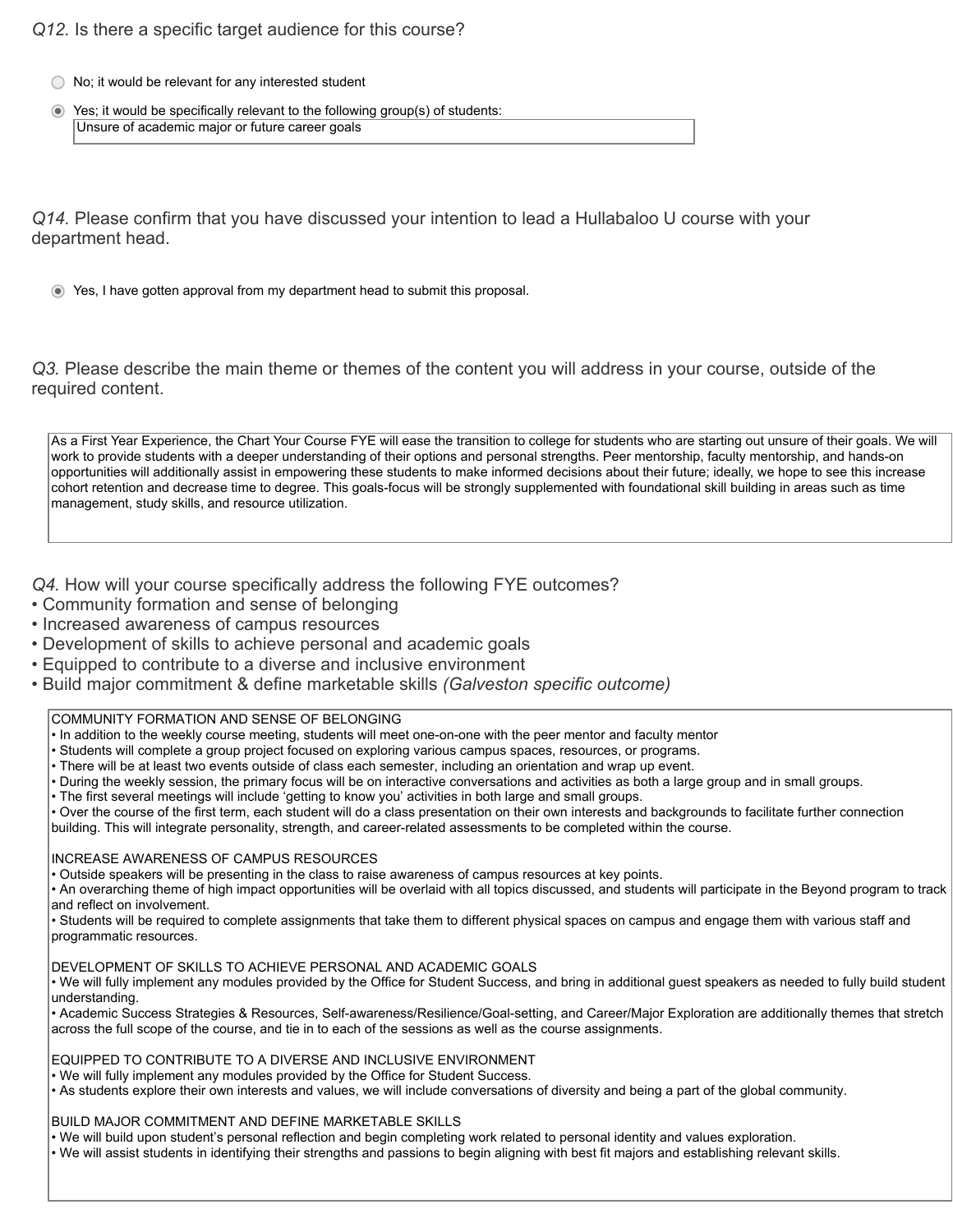# Q6. In what way will you continue to connect with your FYE students in the Spring semester? Please note a minimum of two meetings (in some format) are required.

I will host at least two workshops in the Spring that will provide additional information and context for major and career exploration as they move forward in their program. One of these will be early in the semester and will focus on progress within their current major or instruction towards change of curriculum where needed. The second will be shortly before the career fair and will focus on strategies and goals for attendance at the fair, including discussion of personal brand and resume development.

*Q8.* Please confirm your ability to meet the following requirements for a Hullabaloo U course. If there are any requirements you will be unable to meet, please provide additional information in the text box below.

|                                                                                                                                                                                                     | Yes, I will meet this requirement | No, I am unable to meet this requirement    |
|-----------------------------------------------------------------------------------------------------------------------------------------------------------------------------------------------------|-----------------------------------|---------------------------------------------|
| Course will incorporate the four<br>required one-hour topics (Title IX,<br>Climate and Inclusion, Academic<br>Advising/Major Exploration,<br>Mental/Physical Well-Being, and<br>Success Strategies) | $\odot$                           | $\left(\begin{array}{c} \end{array}\right)$ |
| Course will include two required<br>social/team building activities (in or<br>out of the classroom)                                                                                                 | $\odot$                           | ◯                                           |
| Course will have a cap of 25<br>students per section                                                                                                                                                | $\odot$                           |                                             |
| Course will have a minimum of ten<br>50-minute meetings during the Fall<br>term                                                                                                                     | $\circledcirc$                    | $\left(\begin{array}{c} \end{array}\right)$ |
| Course will have one peer mentor<br>per section                                                                                                                                                     | $\odot$                           | $\bigcirc$                                  |
| Course will have one faculty/staff<br>support person in addition to<br>yourself                                                                                                                     | $\odot$                           | $\bigcirc$                                  |
| You will participate in any required<br>assessments utilized across<br>Hullabaloo U                                                                                                                 | $\odot$                           | ◯                                           |
| You will participate in any required<br>training utilized across Hullabaloo<br>U                                                                                                                    | $\odot$                           | $\bigcirc$                                  |
| You will participate in leading<br>Howdy Week events for your<br>students, 8 days prior to the Fall<br>2020 term                                                                                    | $\odot$                           | ◯                                           |

*Q9.* If you selected No for any of the requirements below, please provide additional information here.

*Q1.* Would you like assistance in finding a staff/faculty support person?

Yes; I would like assistance finding a support person

No; I have found/will find my support person (please provide name if already determined):